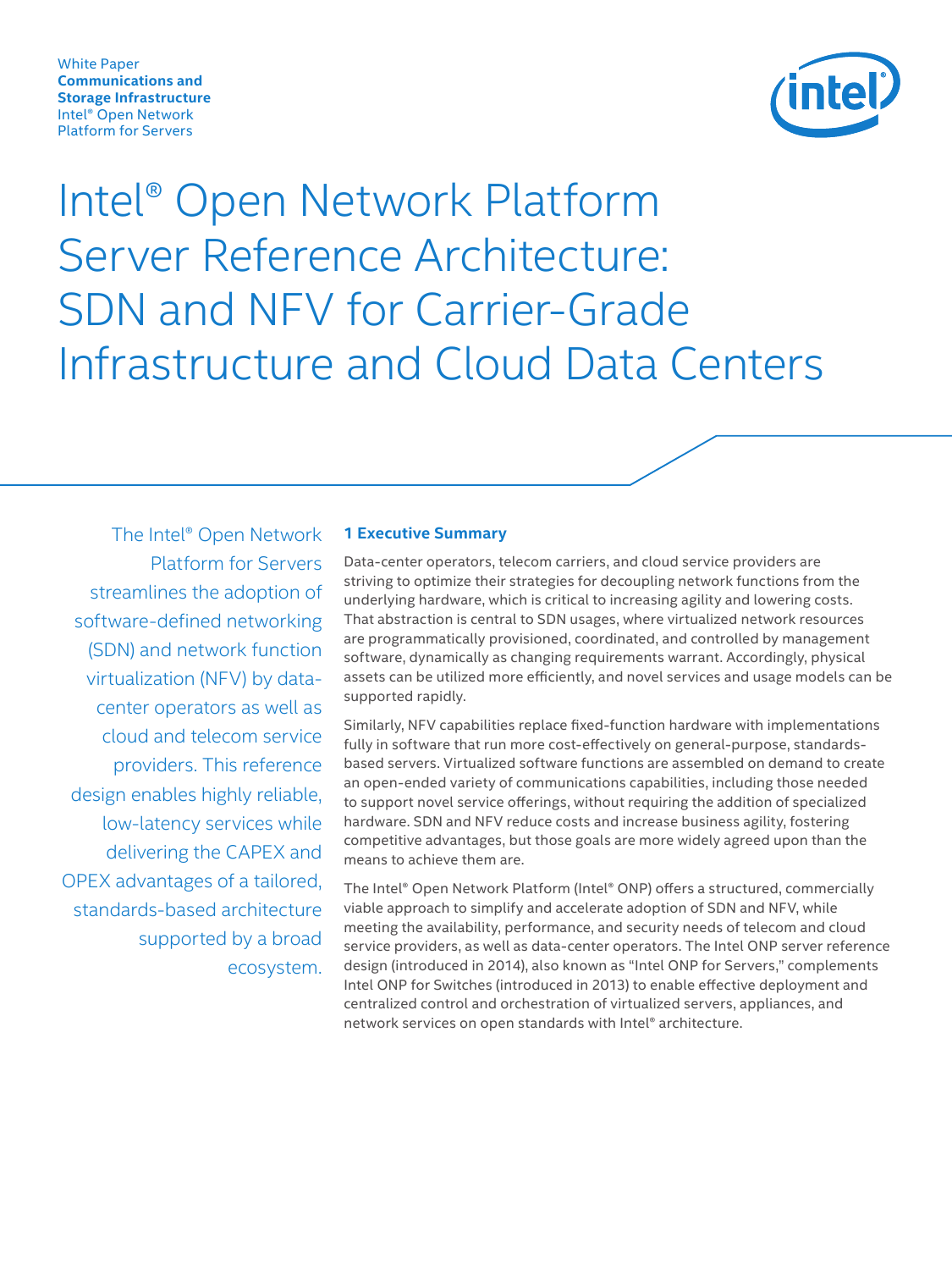### **Table of Contents**

| 1 Executive Summary 1                                                                    |
|------------------------------------------------------------------------------------------|
| 2 Business Drivers Behind<br>Intel ONP for Servers 2                                     |
| 3 Architecture for the Intel<br>ONP Server Reference Design 3                            |
| 3.1 Node Layer  4                                                                        |
| 3.2 Controller Layer 4                                                                   |
| 3.3 Orchestration Layer 5                                                                |
| <b>4 Enabling SDN and NFV</b><br>Solutions on the Intel ONP<br>Server Reference Design 5 |
| 4.1 Software Ecosystem  5                                                                |
| 4.2 Intel® Network Builders  6                                                           |
| <b>4.3 Industry Open Standards</b><br>and Open Source Projects 6                         |
| 5 Intel® Platform-Level Technologies<br>for SDN and NFV  6                               |
| 5.1 Intel® Data Plane Development<br>Kit (Intel® DPDK). 6                                |
| 5.2 Intel® QuickAssist<br>Technology  7                                                  |
| 5.3 Intel® Virtualization<br>Technology (Intel® VT) 7                                    |
| <b>6 Adoption Paths for SDN</b><br>and NFV on Intel Architecture 7                       |
| <b>6.1 Hardware Manufacturers</b><br>(TEMs and OEMs) 8                                   |
| <b>6.2 Software Vendors</b><br>and System Integrators  8                                 |
| <b>6.3 Service Providers</b><br>and Data-Center Operators  8                             |
| 7 Conclusion  8                                                                          |

The reference design offers ecosystem enablement and engineering guidance, rather than a productized offering or a prescriptive set of requirements. The open approach of Intel ONP for Servers emphasizes choice among software and equipment providers, with the flexibility to integrate with existing infrastructures. This paper introduces architects and decision makers at telecom and cloud service providers, as well as conventional data centers, to Intel ONP for Servers. It consists of the following primary sections:

- **"Business Drivers Behind Intel ONP for Servers"** outlines the competitive forces that make SDN and NFV technologies compelling and that set up the value proposition for Intel ONP for Servers.
- **"Architecture for the Intel ONP Server Reference Design"** delineates the role of Intel ONP for Servers, in the context of specific hardware features and the overall infrastructure.
- **"Enabling SDN and NFV Solutions on the Intel ONP Server Reference Design"** introduces the breadth of enablement associated with Intel ONP for Servers, in terms of industry standards, systems integration, and the software ecosystem.
- **"Intel® Platform-Level Technologies for SDN and NFV"** describes the value of certain technologies developed by Intel to Intel ONP for Servers, as well as to SDN and NFV more generally.
- **"Adoption Paths for SDN and NFV on Intel Architecture"** shows the relationship between Intel ONP for Servers and other approaches taken by TEMs and OEMs to implement SDN and NFV.

#### **2 Business Drivers Behind Intel ONP for Servers**

Data-center operators must increase agility and efficiency, to support expanding service requirements with flat or shrinking budgets. Likewise, service providers face gathering intensity in the ongoing challenge to rapidly offer new services at scale that expand average revenue per user (ARPU) and enhance the user experience for end customers. In doing so, both must respond with agility to more rapidly shifting demand among offerings, changing market forces, and the needs of new geographies. At the same time, they must also strive to minimize both CAPEX and OPEX, as a competitive necessity.

The rapid proliferation of devices such as smartphones and tablets has dramatically amplified both the opportunities and the challenges associated with offering telecommunications services. Still, the Internet of Things (IoT) will dwarf the current install base of endpoint devices; Gartner forecasts that the IoT will reach 26 billion installed units by 2020, up from 0.9 billion in 2009.<sup>1</sup> The data-transmission services required to support this explosive growth will be unprecedented in their scope and diversity.

Intel ONP for Servers supports the efforts of many communications networks to meet this emerging demand by adopting architectural practices and standards more typically used in data centers. Commercial, off-the-shelf (COTS) systems enhance the cost-effectiveness of flexible, scalable infrastructure for the agile delivery of new services. As conceptual frameworks, SDN and NFV are central to the development of standardsbased infrastructures for nextgeneration service delivery, and Intel ONP for Servers helps guide service providers and data-center operators in the adoption of these technologies. SDN decouples the mechanisms that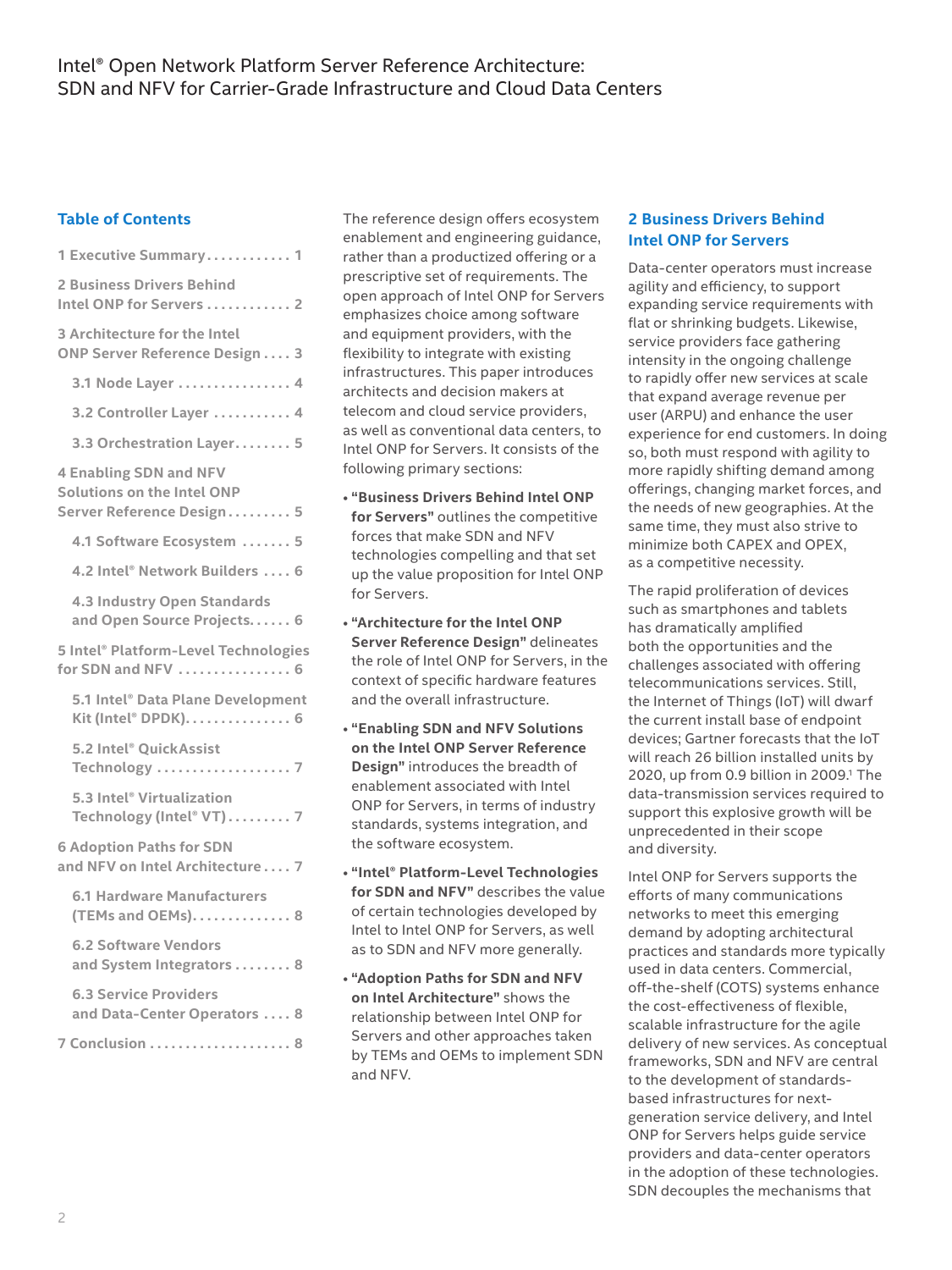<span id="page-2-0"></span>determine where traffic should be directed (the control plane) from the mechanisms that actually forward packets to those destinations (the data plane). This approach enhances efficiency and data protection in the network, including in shared multitenant environments, with mechanisms that include the following:

- **Network virtualization and abstraction**, allowing robust mechanisms for data-traffic control among virtual entities (e.g., virtual machines), independent of physical systems.
- **Centralized network control**, for dynamic coordination and management of computing, storage, and network resources to apply them as needed to workloads.
- **Programmability of the network by external applications**, allowing granular, programmatic control over network resources, to apply them for specialized tasks.

NFV applies similar concepts to efficiently represent fixed-function network devices in software that can be deployed on standards-based servers. This approach allows for the reduction or elimination of specialpurpose network hardware such as network processing units (NPUs), co-processors, application-specific integrated circuits (ASICs), and fieldprogrammable gate arrays (FPGAs). Instead, virtualized building blocks allow for communication services to be assembled and disassembled on demand, without the use of dedicated hardware. Therefore, costs associated with wired and wireless networking equipment at both data centers and end-customer locations can potentially be reduced.

## **3 Architecture for the Intel ONP Server Reference Design**

Intel's enablement work for SDN and NFV within this emerging model of network infrastructure is embodied in Intel ONP. The over-arching goal of Intel ONP is to reduce the cost and effort required for service providers, data-center operators, TEMs, and OEMs to adopt and deploy SDN and NFV architectures. The foundations of this effort are the Intel ONP Server Reference Design, introduced in the second half of 2014, and the Intel ONP Switch Reference Design, introduced in 2013. Intel ONP for Servers is illustrated conceptually in Figure 1.



### **Open Source Contributions and Leadership from Intel**

Intel has a long-standing dedication to advancing the open-source software ecosystem, through code contributions, participation in standards bodies, and enablement for the latest hardware features. A few of the open-source projects closely associated with SDN and NFV that Intel has a particularly strong dedication to include the following:

- **OpenStack**\* is an OS and a set of related tools for building and managing private, hybrid, or public clouds, including the ability to control pools of processing, storage, and networking resources.
- **Open Daylight** provides a common open source framework and platform for SDN, including a networkresource controller and utilities for management, security, and virtualization.
- **Open vSwitch** is a softwarebased, multi-layer virtual switch that can operate either as a soft switch running within the hypervisor or as the control stack for switching silicon.
- **OpenFlow** is a protocol that enables software on the controller layer (described below) to access the switch data plane over the network and make configuration changes in response to real-time traffic demands.
- **Intel® Data Plane Development Kit (Intel® DPDK)** is a set of libraries and drivers that support accelerated softwarebased packet processing.

**Figure 1.** Intel® ONP for Servers.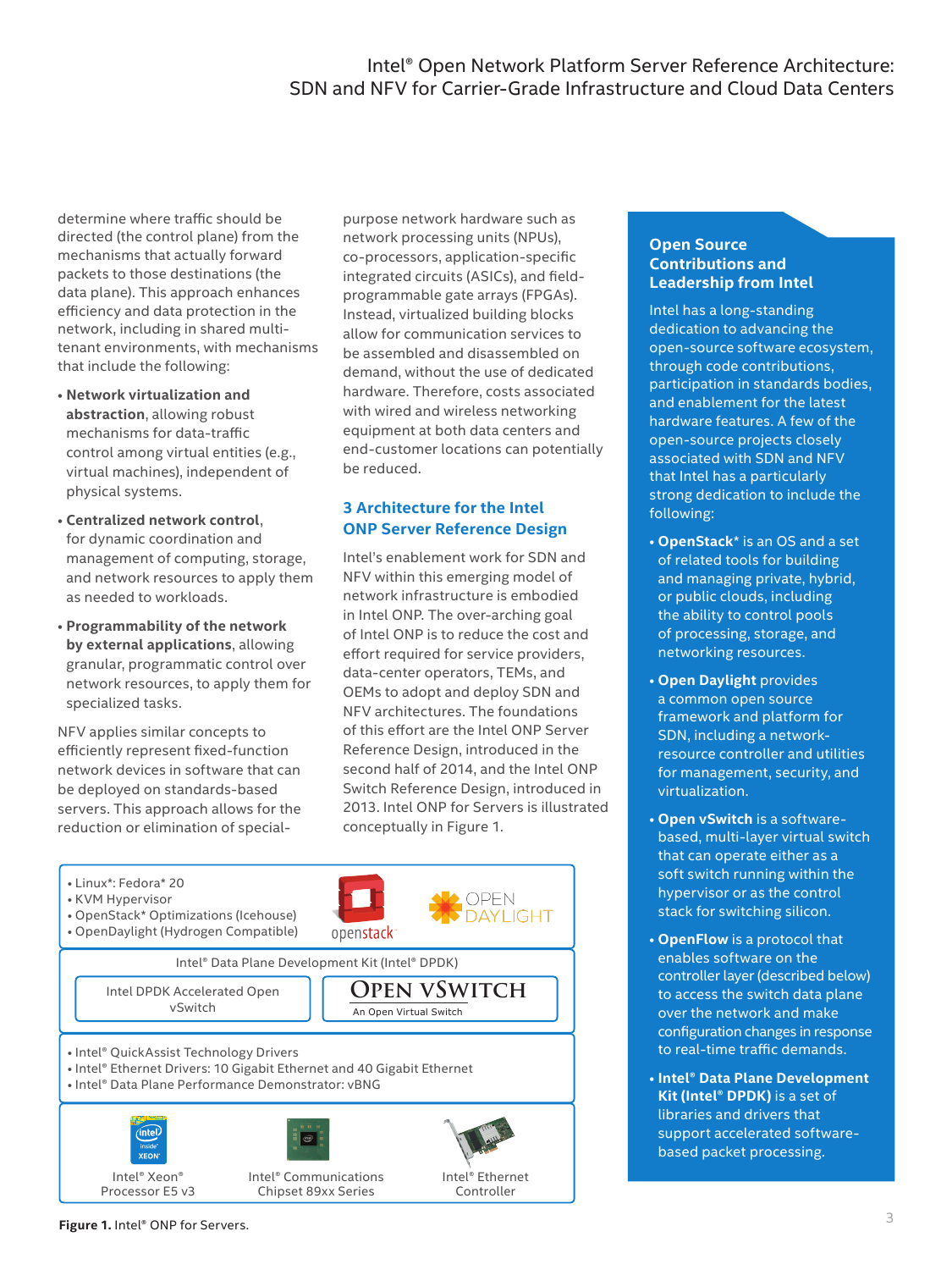<span id="page-3-0"></span>The open-systems philosophy behind these reference designs is to offer the industry a set of engineering best practices that can be implemented using hardware and software offerings from across the ecosystem. To that end, Intel engages in both open-source and commercial software enablement, works extensively with standards organizations, and fosters expertise within the systems-integration ecosystem. These aspects of Intel ONP are described in more detail later in this paper.

Architecturally, Intel ONP is made up of three layers, which are represented in Figure 2. Starting from the bottom, the model comprises the node layer, the controller layer, and the orchestration layer, each of which corresponds to a major set of capabilities within the architecture as a whole. Each of those layers is described in more detail below.

#### **3.1 Node Layer**

The bottom layer of the Intel ONP architecture is comprised of various virtualized network nodes, such as switches, servers, appliances, and network services. Importantly, these nodes include capabilities that are already in service today as well as others that are under development or yet to be conceived, all on standardsbased systems. These nodes can be managed as virtual entities that are decoupled from specific switch and server hardware, using either opensource software tools such as Open vSwitch and OpenFlow, or various proprietary alternatives.

Replacing fixed-function network appliances with virtual appliances running on standards-based Intel architecture enables software based solutions that reduce both CAPEX (through lower equipment costs) and OPEX (by simplifying the infrastructure). Moreover, it can

dramatically enhance agility and support new services on existing infrastructure, for accelerated time to revenue from new service offerings, as well as greater alignment with the business as a whole for IT organizations and data-center operators.

#### **3.2 Controller Layer**

Management of network resources at the node/switch layer is addressed by the controller layer, by means of APIs, protocols, and services such as (but not limited to) those established by the OpenDaylight project, a community-based industry consortium hosted by the Linux\* Foundation. The project provides code (including the controller itself) and solution recipes intended to accelerate development, commercialization, and adoption of SDN and NFV capabilities. It also helps ensure that the controller adheres to open industry standards and facilitates broad API compatibility, to foster open interoperability among solution building blocks from various providers.



**Figure 2.** Three-layer Intel® Open Network Platform architecture.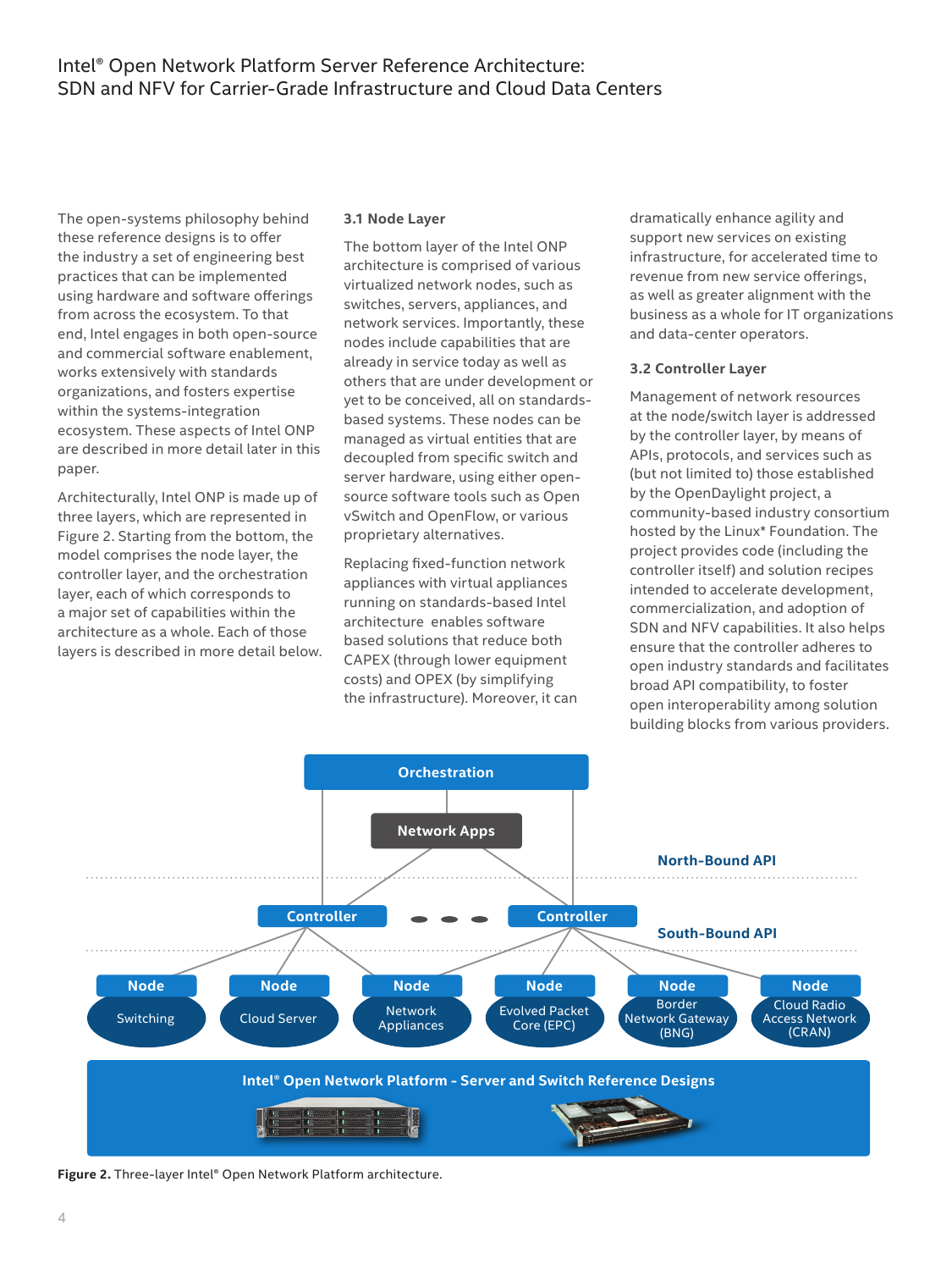<span id="page-4-0"></span>The first OpenDaylight software release, named "Hydrogen," became available for public use in February 2014. The package is available in multiple forms, including a Base Edition for exploratory and academic usages, a Virtualization Edition for data centers, and a Service Provider Edition for cloud service providers and telecom carriers. In addition to Open vSwitch and OpenFlow Support, OpenDaylight facilitates the use of common security and network-management tools with SDN and NFV infrastructure. It also provides utilities for network virtualization, policy management, and DDoS protection.

#### **3.3 Orchestration Layer**

At the highest level of the infrastructure, the orchestration layer enables visibility across all physical and virtual assets. The orchestration layer exposes APIs to the controller layer that allow interrogation down to individual nodes to determine their capabilities and status, while also enabling the nodes to broadcast telematics that report on factors such as health, utilization, and availability. This enhanced platform awareness supports fine-grained matching by the orchestration layer between the needs of specific workloads and the network nodes best suited to meet those needs.

Contributions by Intel and other open-source community members to the OpenStack\* project, for example, enable the Nova scheduler to assign an IPsec VPN workload to a node hosted on a server that provides hardwareaccelerated encryption. In addition to accelerating performance and optimizing OPEX for particular tasks, this capability could allow providers to offer premium services to subscribers that incorporate such features. Likewise, data-center operators could support enhanced QoS and improved

utilization of system resources. The potential for other such capabilities could arise from enhanced awareness at the orchestration layer of node/ switch-layer hardware features such as Intel® Data Protection Technology<sup>2</sup>, Single-Root I/O Virtualization (SR-IOV), Intel® QuickAssist Technology, and many others.

## **4 Enabling SDN and NFV Solutions on the Intel ONP Server Reference Design**

Building on top of open-standards servers based on Intel architecture, the Intel ONP for Servers reference design reflects the value of enabling work across the ecosystem, including support and developm ent for software, systems integration, and industry standards, as represented in Figure 3. This enablement directly benefits end customers such as telecom carriers, cloud service providers, and datacenter operators, with a focus on flexible options for implementation that are informed (but not constrained) by the reference design.

#### **4.1 Software Ecosystem**

Intel ONP for Servers is developed largely using open-source software components, in keeping with Intel's overall commitment to the opensource community. As alluded to elsewhere in this paper, contributions to projects and standards such as Open vSwitch, OpenFlow, OpenDaylight, and OpenStack have played a primary role in the development of the capabilities associated with the Intel ONP for Servers reference design. Open-source code developed as part of the Intel ONP initiative is promulgated directly through those communities, as well as 01.org, kernel.org, and others.

To fulfill the platform's imperative to be as flexible as possible, enablement for proprietary software (and commercial open-source distributions) is also a key aspect of the ongoing development of the Intel ONP for Servers reference design. This work is a natural extension of the ongoing co-engineering activities between Intel and major providers of OSs and solutions in areas such as virtualization, networking, management, and security.



**Figure 3.** Ecosystem enablement for Intel ONP for Servers.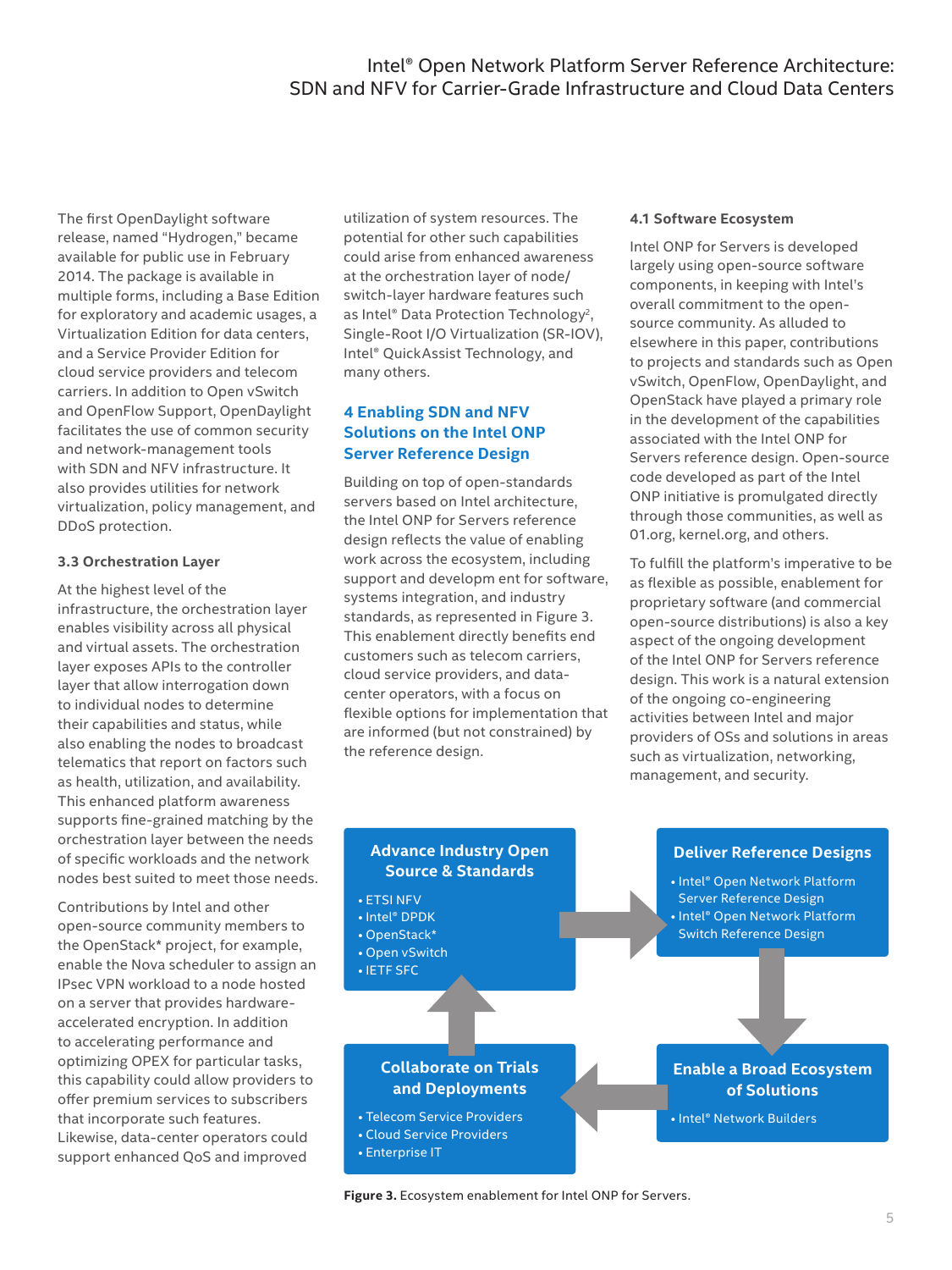<span id="page-5-0"></span>Through this broad-based approach, platform enablement encompasses most major software offerings at the node/switch, control, and orchestration layers that are relevant to service providers, data-center operators, OEMs, and TEMs. It supports vendors that prefer to tune and customize some or all of the components as they assemble commercial solutions, as well as the preference of others for "readymade" solutions offered by external providers.

#### **4.2 Intel® Network Builders**

The Intel® Network Builders program is an ecosystem of hardware, software, middleware, and professional-services vendors that enables collaboration to bring technologies together into robust offerings. The goal of the program is to foster solutions that enhance ecosystem alignment, to reduce development effort and increase interoperability of solutions. Those goals are facilitated through member access to resources that include the following:

- **Marketing assistance** to increase visibility and connect with customers through channels such as demos, press releases, social media, and webinars.
- **Business networking** to establish relationships with industry peers and build collaborative opportunities to develop new product offerings.
- **Engineering support**, including access to a library of solution recipes and reference architectures that include proven installation and configuration instructions.

#### **4.3 Industry Open Standards and Open Source Projects**

As solutions for SDN and NFV continue to develop, new standards will emerge, existing standards must evolve, and stewardship is needed to maintain an open ecosystem. To that end, Intel maintains its standing as a member of and contributor to standards organizations that include the following:

- **European Telecommunications Standards Institute (ETSI)** produces global standards for information and communications technology, including GSM\*, 3G, 4G, and DECT\*.
- **NFV Open Platform for NFV (OPNFV)** is a service-provider driven initiative at the Linux foundation to create an integrated and tested open source reference implementation for NFV infrastructure.
- **Open Daylight** provides a common open source framework and platform for SDN, including a networkresource controller and utilities for management, security, and virtualization.
- **OpenStack** is an OS and a set of related tools for building and managing private, hybrid, or public clouds, including the ability to control pools of processing, storage, and networking resources.
- **Internet Engineering Task Force (IETF)** advances standards and concepts such as service function chaining (SFC), which creates complex communication services using specified sequences of virtualized network functions.
- **Open Networking Foundation (ONF)** has been established to develop and promote standards specifically related to SDN, beginning with the OpenFlow standard, which was first published in 2011.

## **5 Intel® Platform-Level Technologies for SDN and NFV**

A number of platform-level features and capabilities enhance the performance, reliability, and security of the Intel ONP for Servers reference design, which is architected on Intel® Xeon® or Intel® Core™ processor-based systems. As mentioned elsewhere in this paper, the technologies described in this section are open source and optimized to work on open standards; therefore, they are applicable to SDN and NFV implementations outside the scope of the reference design.

#### **5.1 Intel® Data Plane Development Kit (Intel® DPDK)**

The set of software libraries comprising Intel DPDK can be used to dramatically accelerate packet processing by software-based network components, for greater throughput and scalability.

Engineering teams from Intel and Wind River collaborated to enhance the performance of Open vSwitch on large numbers of small packets by producing a code fork that supports a subset of the overall switching functionality with several modifications, notably replacing the data-plane switching logic with a new version built on top of Intel DPDK.

The resulting code, which is called the Intel DPDK Accelerated Open vSwitch, offers dramatic improvements to packet-switching throughput and is offered as a reference implementation for use with Intel ONP for Servers and other NFV solutions. Moreover, for developers at TEMs, OEMs, and other organizations that wish to extend this work or pursue similar development on their own, the Intel DPDK libraries are freely available as source code, along with use-case examples that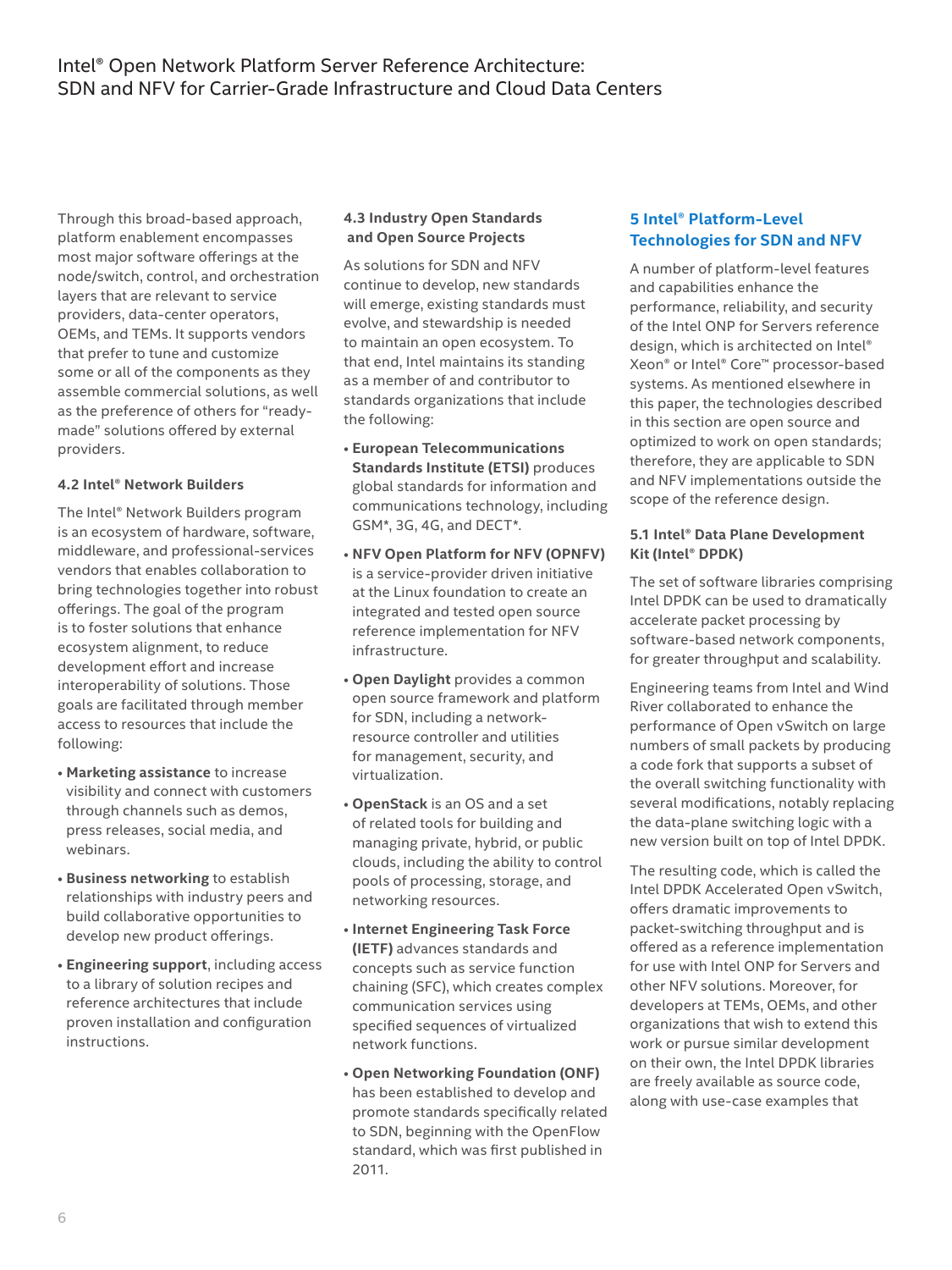<span id="page-6-0"></span>are intended to simplify solution development. Key software-library components of Intel DPDK include the following:

- **Environment Abstraction Layer**  provides access to low-level resources such as hardware, memory space, and logical cores using a generic interface that obscures the details of those resources from applications and libraries.
- **Memory Manager** allocates pools of objects in huge-page memory space. An alignment helper ensures that objects are padded, to spread them equally across DRAM channels.
- **Buffer Manager** significantly reduces the time the OS spends allocating and de-allocating buffers. The Intel DPDK pre-allocates fixed-size buffers, which are stored in memory pools.
- **Queue Manager** implements safe lockless queues (instead of using spinlocks), allowing different software components to process packets while avoiding unnecessary wait times.
- **Flow Classification** incorporates Intel® Streaming SIMD Extensions (Intel® SSE) to produce a hash based on tuple information, improving throughput by enabling packets to be placed quickly into processing flows.

#### **5.2 Intel® QuickAssist Technology**

Hardware-based acceleration services for workloads such as encryption and compression are supported by Intel QuickAssist Technology, using an openstandards approach that is well suited to use with Intel ONS for Servers and other SDN and NFV implementations. An accelerator abstraction layer provides a uniform means of communication between applications and accelerators, as well as facilitating management of acceleration resources within the control and orchestration

layers of the Intel ONP architecture. Intel QuickAssist Adapters are available as PCI Express\* Gen 3-compliant cards that support functionality such as the following:

- **3G and 4G LTE encryption algorithm offload** for mobile gateways and infrastructure.
- **VPN traffic acceleration**, with up to 50 Gbps crypto throughput and support for IPsec and SSL acceleration<sup>3</sup>.
- **Compression/decompression** up to 24 Gbps throughput<sup>3</sup>.
- **I/O virtualization** using PCI-SIG Single-Root I/O Virtualization (SR-IOV).

#### **5.3 Intel® Virtualization Technology (Intel® VT)**

Capabilities at the virtualization layer itself also play a key role in the robustness of SDN and NFV implemented on Intel architecture. Enablement by Intel for all of the major virtualization environments—including contributions to open-source projects and co-engineering with providers of proprietary offerings—provides robust support for Intel VT. The hardware assists for virtualization offered by Intel VT dramatically reduce overhead, by eliminating the need for softwarebased emulation of the hardware environment for each VM. As a result, Intel VT enables higher throughput and reduced latency. It also enhances data isolation between virtual machines (VMs), for greater security. Some particularly significant Intel VT features in the context of SDN and NFV include the following:

• **Extended Page Tables** accelerate memory virtualization with a hardware assist to the mapping between virtual memory spaces and the corresponding physical memory locations.

- **Intel® VT for Directed I/O** supports the creation of protection domains, which are isolated sections of physical memory to which read and write access are restricted exclusively to I/O devices that have been explicitly assigned to them.
- **PCI-SIG Single-Root I/O Virtualization (SR-IOV)** implements virtual instances of a physical network interface that can directly transfer data to assigned VMs while bypassing the hypervisor's virtual switch, dramatically increasing throughput, reducing latency, and enhancing isolation of the data stream.

## **6 Adoption Paths for SDN and NFV on Intel Architecture**

In general, Intel ONP for Servers is a hardware/software reference architecture based on open software ingredients and supported by commercial software solutions, system integration alliances, and industry standards bodies targeting highperforming SDN and NFV solutions.

In many cases, those parties may select only a subset of the reference design's components, which they may combine with other elements and approaches to create solutions that are influenced by the Intel ONP to varying extents. Such approaches are entirely in keeping with the open nature of the architecture, which focuses on offering choices, rather than prescribing requirements. Whatever their role, and however closely or loosely their solutions follow the reference design, parties that evaluate Intel ONP for Servers have access to the same fundamental benefits:

• **Simplicity.** Intel ONP for Servers is easy to evaluate, develop, and deploy, providing a fast path to insight about design approaches and capabilities for SDN and NFV architectures.